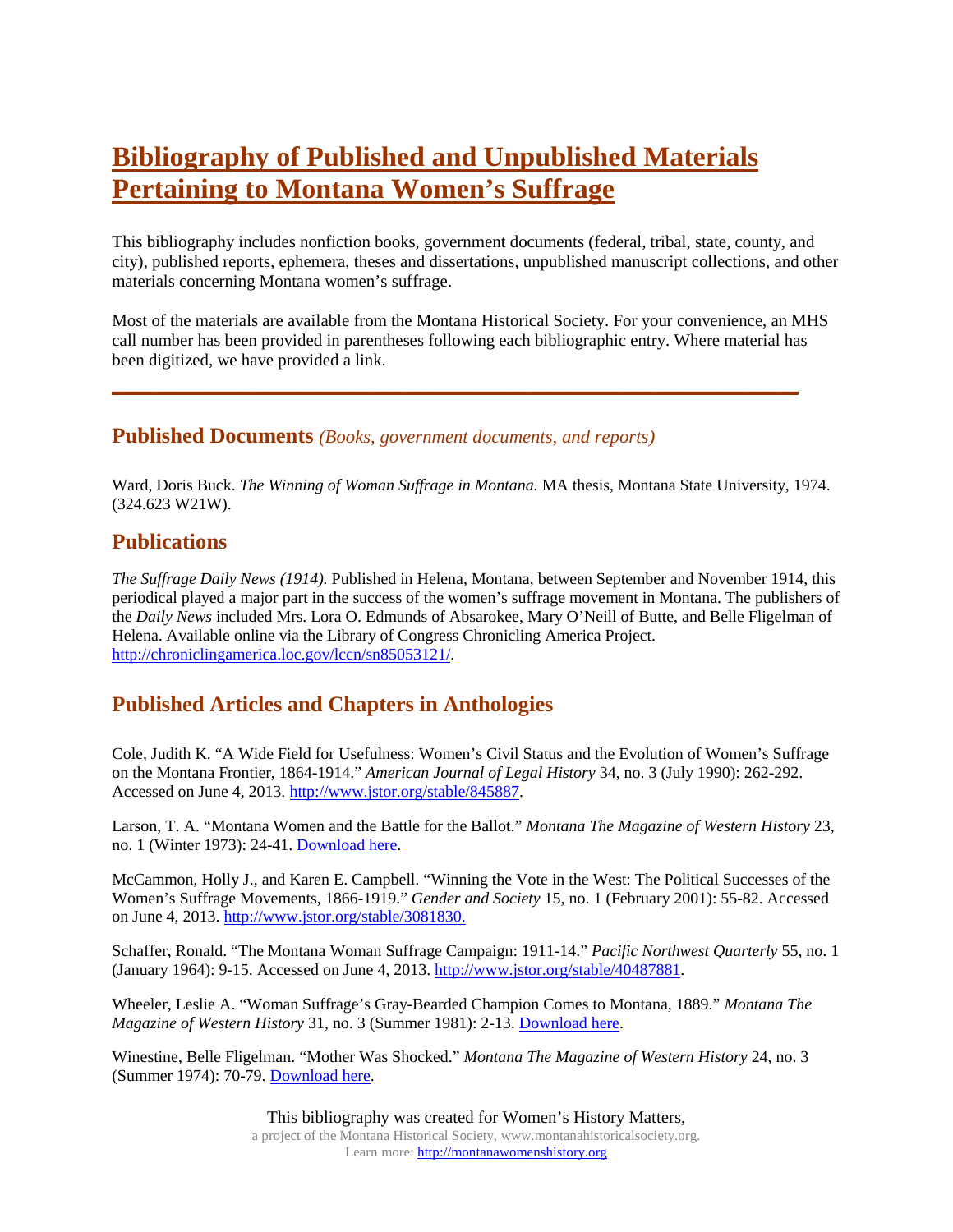#### **Unpublished Manuscripts**

**Belle Winestine papers, Norman and Belle Fligelman Winestine collection, 1882-1985. [MC 190.](http://mtscprod.msl.mt.gov/uhtbin/cgisirsi/x/0/0/5?user_id=MT-HISTWEB&password=&library=MT-HIST&match_on=KEYWORD&sort_by=-PBYR&srchfield1=GENERAL&searchdata1=MC%20190) Montana Historical Society Archives.** Belle Fligelman Winestine of Helena was active in the women's suffrage movement in Montana, and both she and her sister Frieda were writers. Belle served as secretary to Jeannette Rankin during Rankin's first term in Congress. This subgroup contains her correspondence, writings (fiction, poetry, and nonfiction), a Jeannette Rankin subject file, various Fligelman family materials, and a scrapbook kept during her years at the University of Wisconsin. The series of writings is arranged alphabetically by title for fiction, poetry, and nonfiction. *(See also MC 144.)*

**Emma A. Ingalls papers, 1919-1938[. SC 1940.](http://mtscprod.msl.mt.gov/uhtbin/cgisirsi/x/0/0/5?user_id=MT-HISTWEB&password=&library=MT-HIST&match_on=KEYWORD&sort_by=-PBYR&srchfield1=GENERAL&searchdata1=SC%201940) Montana Historical Society Archives.** Emma A. Ingalls was one of Montana's first two women elected to the state legislature, along with Margaret Hathaway, and served two terms, beginning in 1917. In 1889 she co-founded the *Interlake,* which became Kalispell's daily newspaper, with her husband, Clayton Ingalls. Additionally, she managed the family ranch and alfalfa operation. In a special legislative session in 1920, Ms. Ingalls introduced the bill to ratify the Woman's Suffrage Amendment to the U.S. Constitution. Her collection includes general correspondence; subject files on child welfare, women's issues, and the Republican Party and candidates; notes on government and politics; brochures on prohibition, the Anti-Saloon League in Montana, the potato rebellion, and immigration; and clippings on political topics.

**Helena Business Women's Suffrage Club minutes, 1896-1903. [SC 976.](http://mtscprod.msl.mt.gov/uhtbin/cgisirsi/x/0/0/5?user_id=MT-HISTWEB&password=&library=MT-HIST&match_on=KEYWORD&sort_by=-PBYR&srchfield1=GENERAL&searchdata1=SC%20976) Montana Historical Society Archives.** The Helena Business Women's Suffrage Club was a professional organization of local businesswomen promoting suffrage for women. The collection contains a minute book for the Helena Business Women's Suffrage Club. The first entry is for the organization's first meeting, held on June 13, 1896, and the final entry is for a meeting held on September 22, 1903.

**Jeannette Rankin papers, 1916-1919. [MC 147.](http://mtscprod.msl.mt.gov/uhtbin/cgisirsi/x/0/0/5?user_id=MT-HISTWEB&password=&library=MT-HIST&match_on=KEYWORD&sort_by=-PBYR&srchfield1=GENERAL&searchdata1=MC%20147) Montana Historical Society Archives.** Jeannette Rankin (1880-1973) was the first woman elected to the U.S. Congress. Rankin was a pacifist, suffragist, prohibitionist, and social activist. As congresswoman she voted against declaration of war in 1917 and again in 1941. The collection (1916-1919 and 1941) consists primarily of correspondence from her Montana constituents and subject files on issues important to her.

**Jeannette Rankin (et al.) letters, Rankin family subgroup, Wellington D. Rankin papers, 1904-1969. [MC](http://mtscprod.msl.mt.gov/uhtbin/cgisirsi/x/0/0/5?user_id=MT-HISTWEB&password=&library=MT-HIST&match_on=KEYWORD&sort_by=-PBYR&srchfield1=GENERAL&searchdata1=MC%20288)  [288.](http://mtscprod.msl.mt.gov/uhtbin/cgisirsi/x/0/0/5?user_id=MT-HISTWEB&password=&library=MT-HIST&match_on=KEYWORD&sort_by=-PBYR&srchfield1=GENERAL&searchdata1=MC%20288) Montana Historical Society Archives.** This subgroup contains letters between family members Mary Rankin Bragg, Louise Replogle Rankin Galt, Grace Rankin Kinney, Edna Rankin McKinnon, and Jeannette Rankin. In addition, Jeannette Rankin's papers include printed material she collected on various political and social topics such as the plight of Jews in Europe, women's suffrage, the trade union movement, and women in industry. There are also a number of speeches, subject files on her 1940 congressional campaign, and clippings.

**Mary Long Alderson papers, 1894-1936. [SC 122.](http://mtscprod.msl.mt.gov/uhtbin/cgisirsi/x/0/0/5?user_id=MT-HISTWEB&password=&library=MT-HIST&match_on=KEYWORD&sort_by=-PBYR&srchfield1=GENERAL&searchdata1=SC%20122) Montana Historical Society Archives.** Mary Long Alderson (1860-1940) was very active in women's rights issues, in the campaign for equal suffrage, and as a member of the Women's Christian Temperance Union. This collection contains manuscript drafts of "A Half Century of Progress for Montana Women," concerning the women's rights movement in Montana. Also included are two biographical sketches (one of Ellen Trent Story, wife of Bozeman pioneer Nelson Story) and three small scrapbooks on the selection of the bitterroot as Montana's state flower.